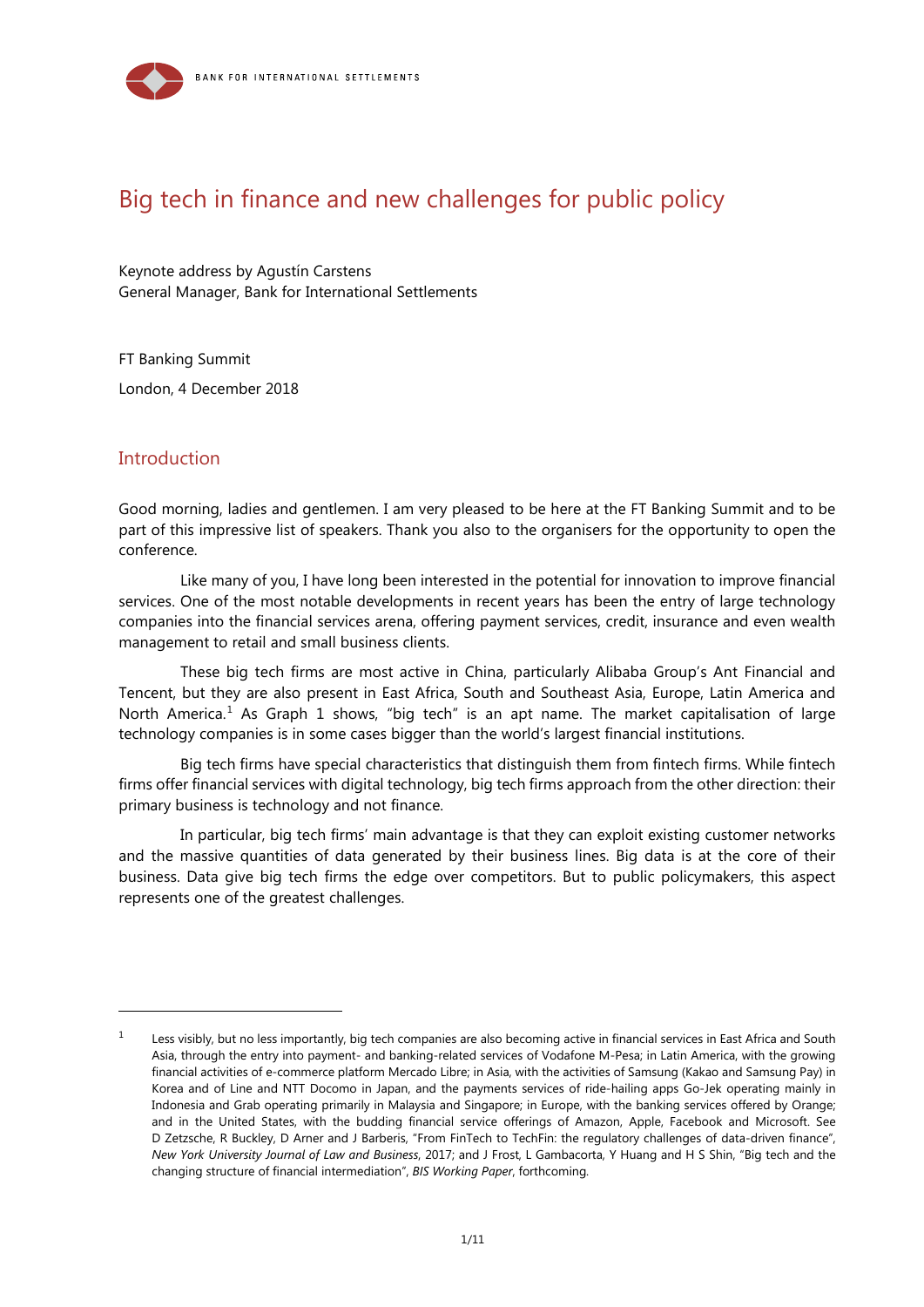

### Market capitalisation of major financial groups and big tech firms<sup>1</sup>



Ant = Ant Financial; BofA = Bank of America; CCB = China Construction Bank; ICBC = Industrial and Commercial Bank of China; JPM = JPMorgan Chase; WF = Wells Fargo.

 $^1$  Stock market capitalisation, 29 November 2018.  $^2$  The estimated value of Ant Financial was derived from the amount raised in the company's recent funding rounds times the stakes sold.

Sources: Thomson Reuters Eikon; company reports.

Big tech's involvement in finance started with payments, especially in China, where tech solutions for mobile payments have really taken off: big tech mobile payments for consumption represent 16% of GDP in China, compared with less than 1% in countries such as the United States and the United Kingdom, where credit cards are more popular.

Big tech firms also extend credit, or sell insurance and savings products, either directly or in partnership with financial institutions. Online money market funds (MMFs) have also grown significantly in recent years. For instance, as the left-hand panel of Graph 2 shows, the Yu'ebao (or "leftover treasure") fund, offered by Ant Financial, had assets under management of CNY 1.3 trillion (USD 200 billion) in September 2018, making it the largest MMF in the world. Its return is higher than that on a one-year term deposit (Graph 2, right-hand panel).

The implications for public policy are foremost in my mind, and here the growth of big tech raises a host of questions:

- o Will big tech's involvement in finance lead to a more diverse and competitive financial system or to new forms of concentration, market power and systemic importance?
- o Is the expansion of big tech powered by efficiency gains, such as better access to information or reduced transaction costs, or by the cost advantage of circumventing the current regulatory system?
- o Finally, how should public policy adapt to these developments to protect customer data and help sustain strong and balanced economic growth?

I warn you now that I won't be able to give final answers to these questions today. But I will come back to them at the end. I will start by considering the trends and potential drivers of big tech activities in financial services around the world. Then I shall enter more speculative territory, analysing the possible effects of big tech on financial intermediation and the new conceptual and practical challenges that big tech poses for public policy.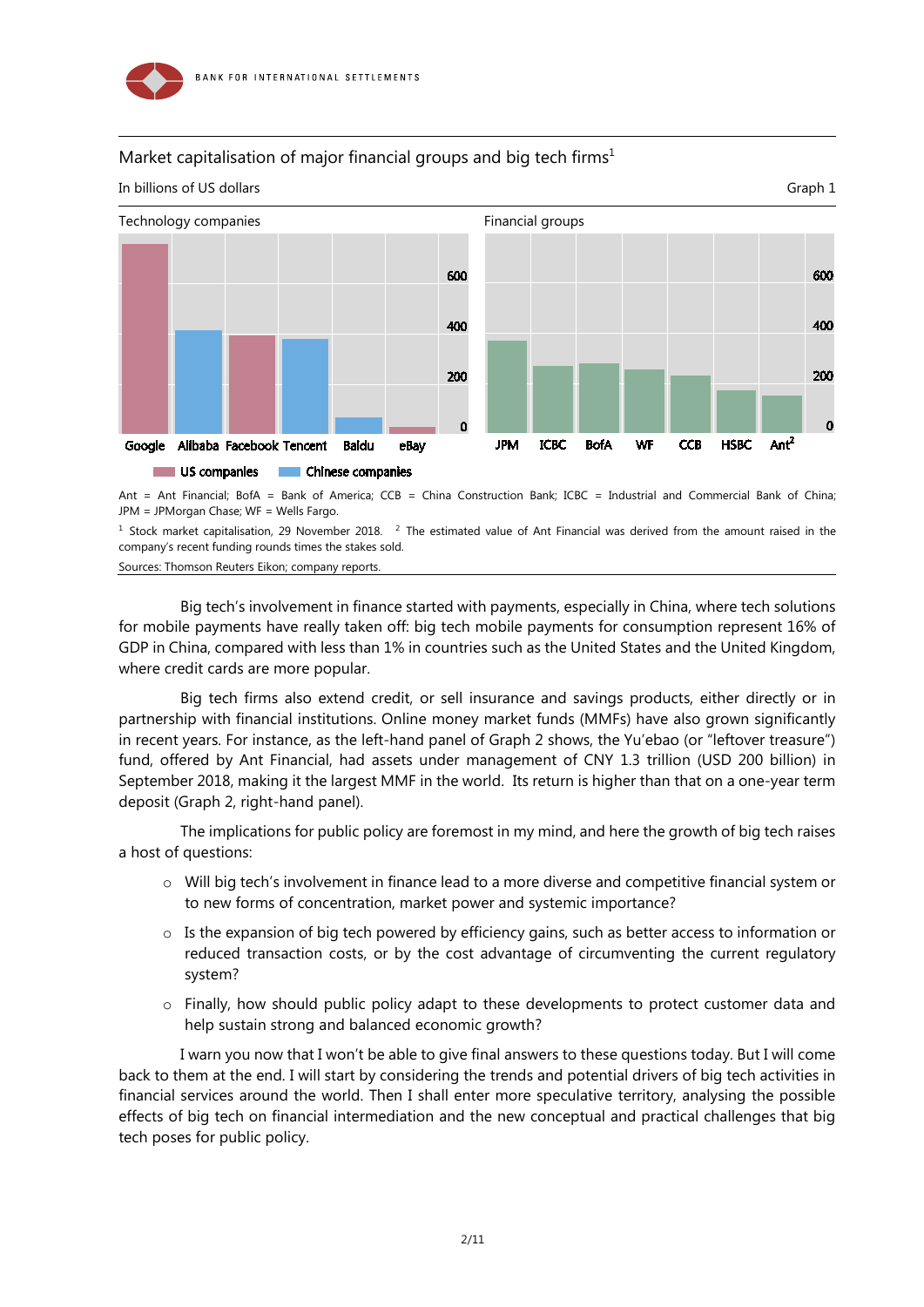



## Trends and potential drivers of big tech

Although big tech and fin tech firms come at financial services from different directions, their growth rests on the same drivers. Demand is one factor: unmet customer needs, consumer preferences, ease of access for the iPhone generation. Supply is another: access to multiple sources of data, technological advances, lack of regulation, concentration and lack of competition.

The development of fintech credit, which includes big tech credit, varies greatly across economie*s*. The red dots in Graph 3 show that fintech credit per capita is higher in China, the United Kingdom and the United States. However, the share of big tech credit in total fintech credit, represented by the red shading on the bars, is highest in Argentina and Brazil. These countries have very small fintech credit markets.



Sources: Frost et al (forthcoming), op cit; Cambridge Centre for Alternative Finance and research partners; BIS calculations. Data for WeBank are taken from the public balance sheet.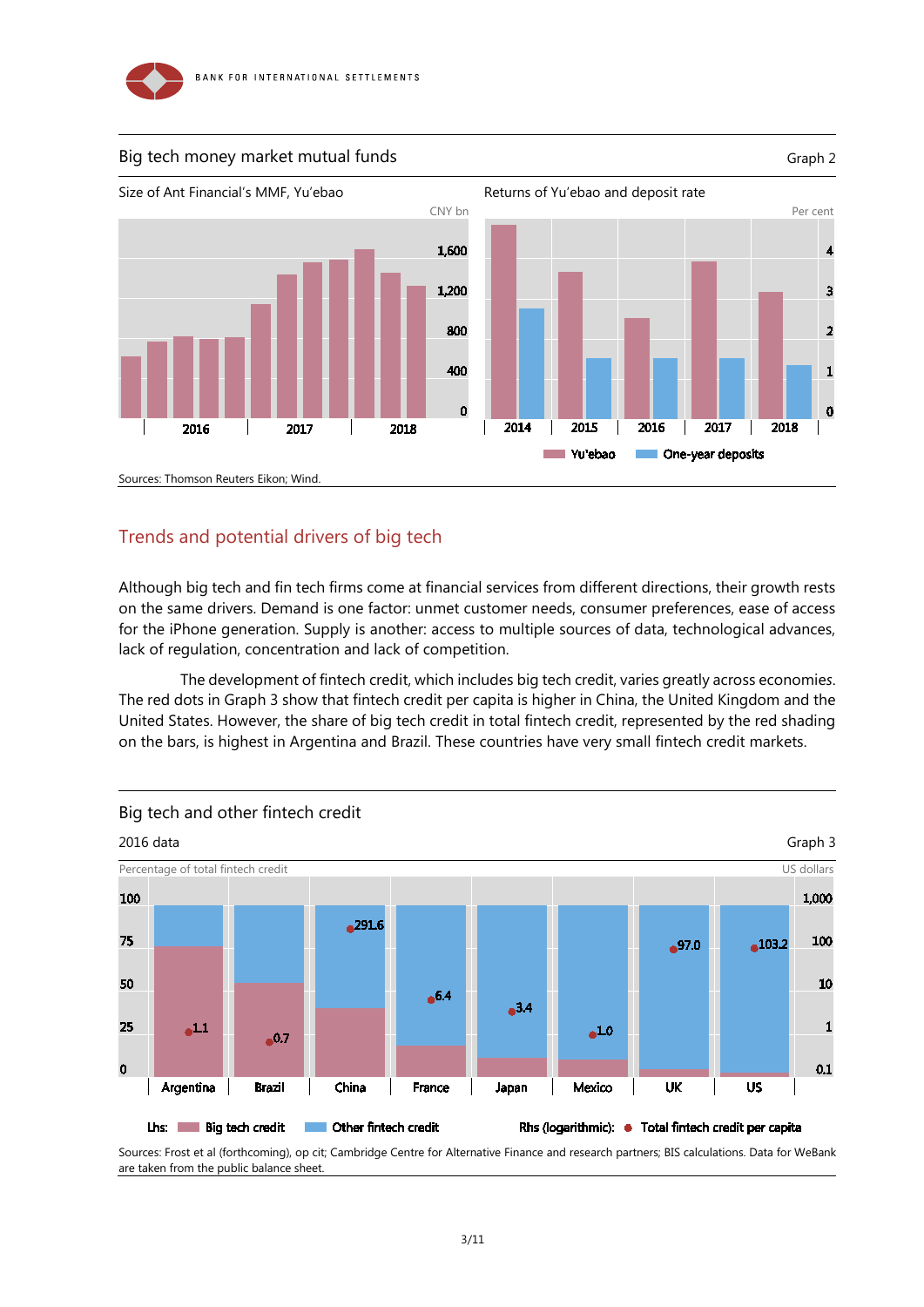

Recent BIS analysis,<sup>[2](#page-3-0)</sup> summarised in Graph 4, shows that these differences in development reflect differences in economic growth, the strength of financial regulation and the amount of competition in the banking sector. Interestingly, big tech credit sees more of a boost from easier financial regulation and increased banking sector concentration than fintech credit.

However, macroeconomic and institutional drivers are only part of the story. To better understand the competitive and comparative advantages of big tech, let me detail some characteristics of their business model.

### What are the possible effects of big tech firms on financial intermediation?

In contrast to banks, big tech firms do not have a traditional branch network through which to interact with customers. Instead, big tech lenders build a picture of their customers using proprietary data from their online platforms and from other sources, such as social media and customers' digital footprints.<sup>[3](#page-3-1)</sup> Notably, decisions on whether or not to lend are based on predictive algorithms and machine learning techniques.



 $1$  Effect on total fintech credit per capita of a one standard deviation change in selected variables.  $2$  Nominal GDP in USD over total population. Given the non-linearity of the relationship, the effect is calculated at the average GDP per capita level. <sup>3</sup> Regulatory stringency is constructed as an index based on the World Bank's Bank Regulation and Supervision Survey. The index takes a value between 0 (least stringent) and 1 (most stringent) based on 18 questions about bank capital requirements, the legal powers of supervisory agencies, etc. The graph shows the effects of a one standard deviation decrease in the index. <sup>4</sup> One standard deviation increase in the banking sector Lerner index (an indicator of bank market power).

Source: Frost et al (forthcoming), op cit.

-

<span id="page-3-0"></span><sup>2</sup> See S Claessens, J Frost, G Turner and F Zhu, "Fintech credit markets around the world: size, drivers and policy issues", *BIS Quarterly Review*, September 2018; and Frost et al (forthcoming), op cit.

<span id="page-3-1"></span><sup>3</sup> See T Berg, V Burg, A Gombović and M Puri, "On the rise of fintechs – credit scoring using digital footprints", *NBER Working Papers*, no 24551, April 2018.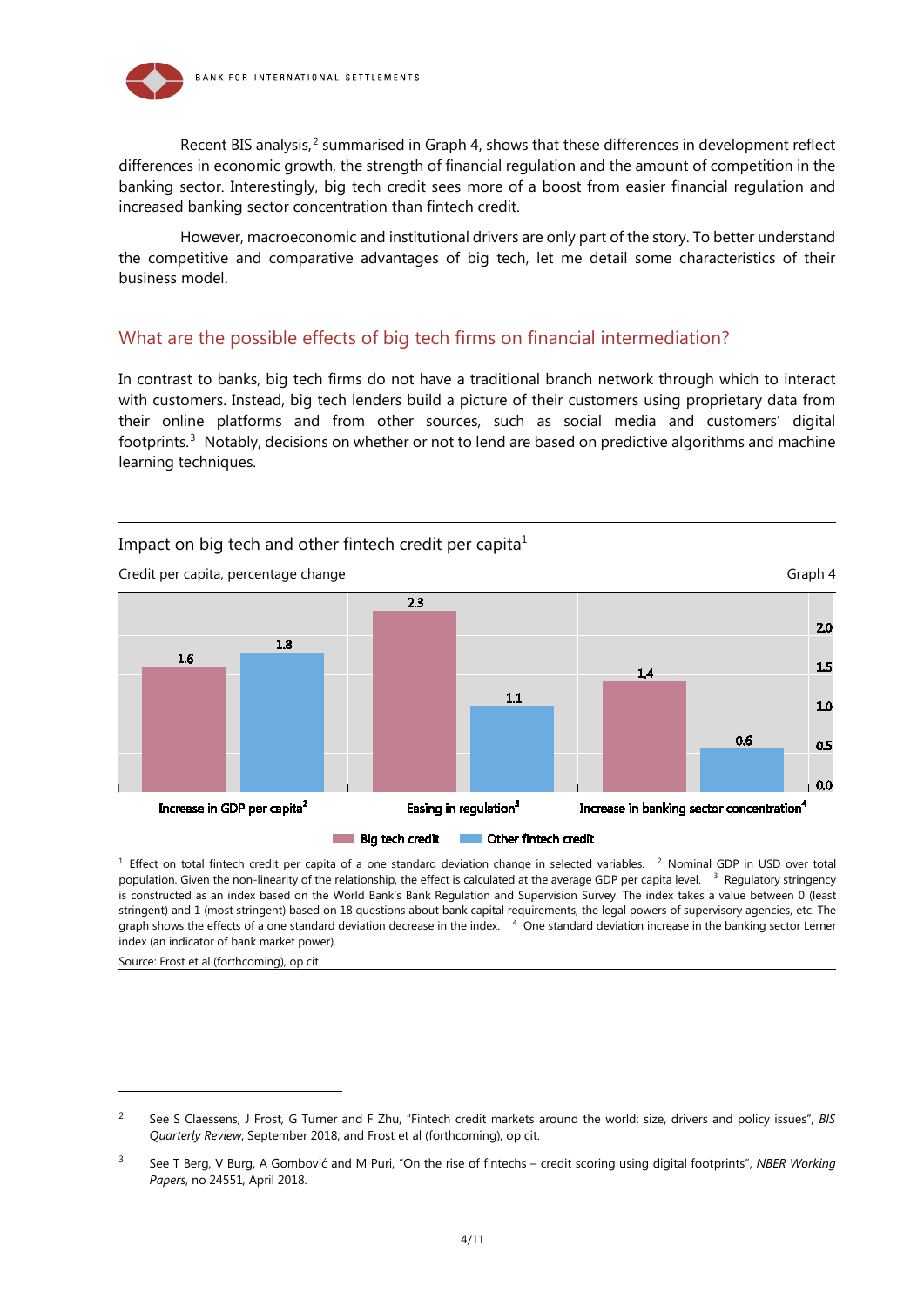

This gives big tech lenders a method of client scoring that in itself could give them an advantage over traditional banks, which commonly rely more on human judgment to approve or reject credit applications. Moreover, this could also be applied to small and medium-sized enterprises (SMEs) that cannot provide audited financial statements.[4](#page-4-0)

Preliminary evidence suggests that leveraging transactional data with artificial intelligence and machine learning could help predict repayment prospects. For instance, Graph 5 shows that the credit model of Mercado Libre in Argentina has, in the short run at least, outperformed the local credit bureau in predicting losses of corporate borrowers.[5](#page-4-1)



Internal ratings of Mercado Libre vs credit bureau in Argentina

The graph shows the loss rate, ie the volume of loans more than 30 days past due relative to the origination volume. In its use to date, the internal rating of Mercado Libre is better able to predict such losses. Mercado Libre segments the originations into five different risk groups (A to E) versus three clusters from the credit bureau score (low-, medium- and high-risk). For each bureau rating, the expected loss rate based on the internal rating is strictly monotonous. By contrast, given a certain internal rating (see C, D and E), the expected loss rate derived from it is not strictly correlated with the credit bureau risk.

Sources: Frost et al (forthcoming), op cit; calculations based on Mercado Libre data.

-

However, there are possible side effects from this new financial intermediation process. First, big tech lending technology does not involve human intervention or a long-term relationship with the client. These loans are strictly transactional, typically short-term credit lines that can be automatically cut if a firm's condition deteriorates. This means that, in a downturn, there could be a large drop in credit to SMEs

<span id="page-4-0"></span>Fintech credit in China, India and Latin America is typically provided to SMEs that do not meet the minimum requirements for completing a bank loan application. Big tech firms are able to overcome these limitations by exploiting the information provided by their core business, such as e-commerce or social media, thus reducing the need for additional documentation from merchants. Moreover, the use of machine learning enables a direct and fast assessment of credit risk that could improve the underwriting process by increasing its speed and also preventing, in some cases, human bias from entering the decision. See Frost et al (forthcoming), op cit; and H Hau, Y Huang, H Shan and Z Sheng, "Fintech credit, financial inclusion and entrepreneurial growth", University of Geneva, mimeo, 2018.

<span id="page-4-1"></span> $5$  See Frost et al (forthcoming), op cit. There is also some evidence that the provision of credit by big tech firms in China helps firms to expand their sales, product variety and scale. See Hau et al (2018), op cit; and Y Huang, C Lin, Z Sheng and L Wei, "FinTech credit and service quality", University of Geneva, mimeo, 2018.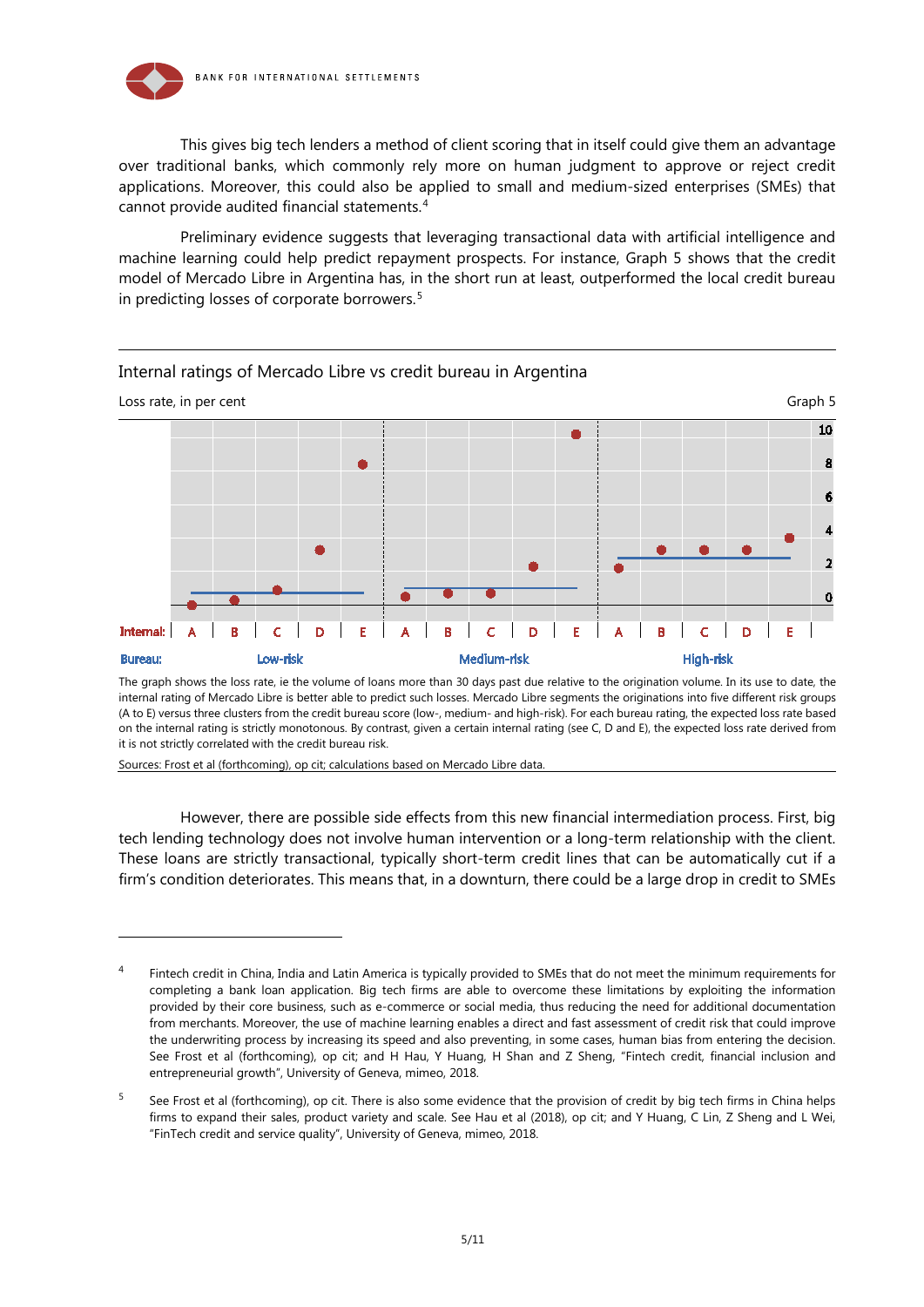

1

and large social costs.<sup>6</sup> A complete evaluation of this new form of financial intermediation requires a complete business and financial cycle.

A second point relates to the business model of big tech lenders, which is different from that of traditional banks, at least for small business loans. A traditional commercial bank collects small deposits and then channels the proceeds into large loans. But many big tech firms first extend the loan, and then raise the money to fund it. Funding models differ across firms, with some relying on a mix of internal sources and syndicated loans, and others relying mainly on repackaging and onselling the loans to third party investors.

We thus face new originate-to-distribute models with characteristics that need to be fully explored. What are the information gaps between the big tech lender and the investor? How much skin in the game do big tech firms keep? Could this new originate-to-distribute model create incentive problems and financial instability?



The graph shows the functioning of big tech in finance in a stylised way. For simplicity, it excludes bank subsidiaries of big tech firms. It also does not consider other asset management products as fixed-term assets.

 $<sup>1</sup>$  The balance of e-money, or physical cash, or money in a bank account that an agent can immediately access to meet customer demands</sup> to purchase (cash in) or sell (cash out) electronic money.

<span id="page-5-0"></span> $6$  Indeed, the literature suggests that those financial systems based on relationship banking can better protect firms in adversity, especially if banks have sufficient levels of capital. See M Bech, L Gambacorta and E Kharroubi, "Monetary policy in a downturn: are financial crisis special?", *International Finance*, vol 17, no 1, 2014, pp 99-119; and P Bolton, X Freixas, L Gambacorta and P Mistrulli, "Relationship and transaction lending in a crisis", *The Review of Financial Studies*, vol 29, 2016, pp 2643–76.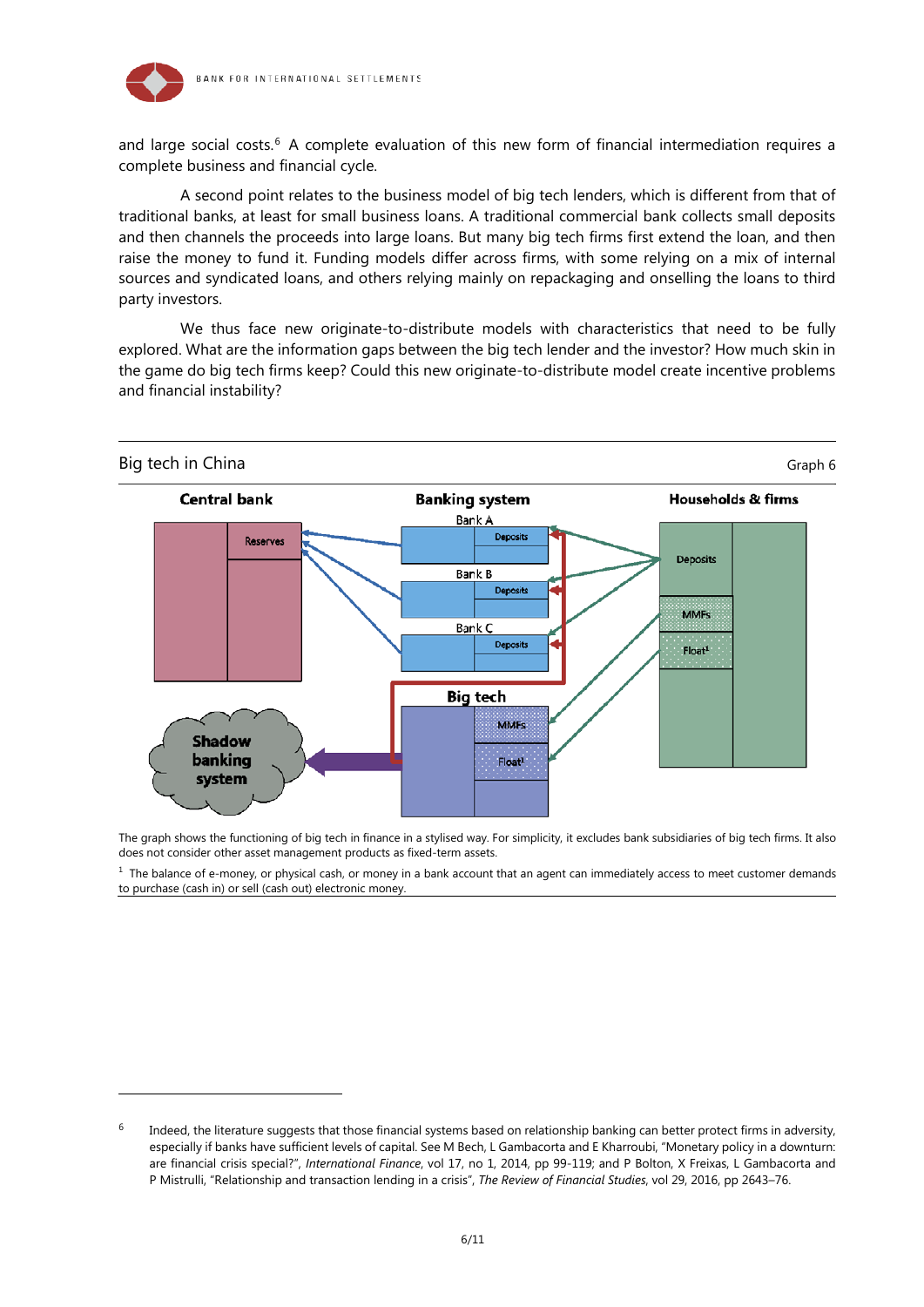

-

A third point relates to the role that big tech firms' dominance in payment systems allows them in the broader financial system. For example, in China, the size of some Chinese MMFs may pose potential systemic financial risks. These funds extend longer-term, risky credit that is funded by sources that can be redeemed on demand at par, and used for payments.<sup>[7](#page-6-0)</sup> This could give rise to credit and liquidity risks.

Customers of big tech payment services also maintain sizeable balances with big tech companies in order to use their payment services, the so-called custodial accounts or "float". As shown in the stylised representation of Graph 6, the float represents a large and captive funding source for big techs, which pay no interest in return.[8](#page-6-1) Big techs have been known to deposit these funds in bank current accounts and earn interest (see the red lines in the graph). As can be seen in the left-hand panel of Graph 7, big tech entities often used to hold funds simultaneously at multiple banks. This creates complicated and opaque bilateral relationships between third-party payment platforms and banks.<sup>[9](#page-6-2)</sup>

For these reasons, the authorities in China have recently adopted new rules. Let me turn to this and other implications for public policy.



<span id="page-6-0"></span><sup>7</sup> On the liability side, MMFs accept money on accounts that are repayable on demand or at short notice and at par. On the asset side, the fund sale institutions invest in structured deposits, negotiated certificates of deposit, corporate bonds, repos and other credit assets.

<span id="page-6-1"></span><sup>&</sup>lt;sup>8</sup> The reserve funds represent funding available to payment companies for the three- to seven-day clearing period. The value of reserve funds was around CNY 1,000 billion (USD 150 billion) at the end of October 2018.

<span id="page-6-2"></span> $9$  In this one-tier system, the big tech firms can bypass the traditional two-tier banking system where commercial banks make payments on behalf of clients, but the central bank is the bank to the commercial banks. Big tech firms, for their part, can use the captive funding to lend to smaller banks that are short of funding, or lend through the shadow banking system.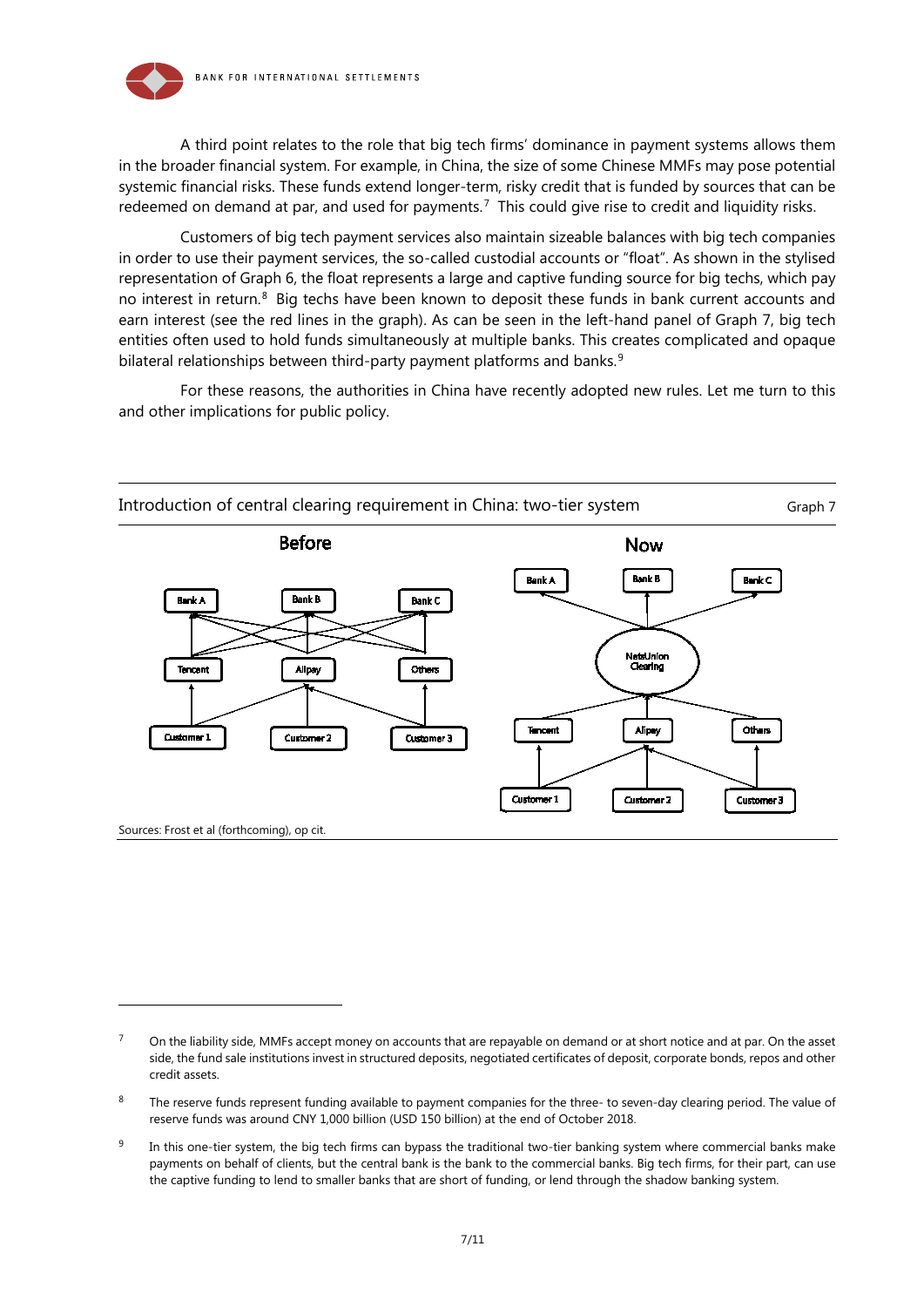

# Implications for public policy

-

In order to understand how public policy should adapt to these changes in financial intermediation, we need to understand the social costs and benefits big tech activities bring.

A first challenge is the possible financial stability risks. In particular, as discussed above, large MMFs may pose systemic risks, as they could be subject to investor runs in the event of credit or duration losses.<sup>[10](#page-7-0)</sup>

Moreover, if big tech platforms deposit customer funds directly with banks, they create a parallel payments system that is not properly overseen by the central bank. This could potentially undermine financial stability and shield payments from the scrutiny of authorities guarding against illegal activities, such as money laundering. $11$ 

Public authorities have these risks on their radar and have taken steps to address them. For example, the People's Bank of China (PBC) and the China Securities Regulatory Commission (CSRC) have introduced a cap on instant redemptions on MMFs. At the same time, they have increased disclosure obligations to avoid misleading forms of advertising. [12](#page-7-2)

The PBC has also recently adopted reforms for big tech firms in payments, dealing with reserve requirements and central clearing requirements.

First, from January 2019, the PBC will require big tech firms to keep a 100% reserve requirement on the custodial accounts.<sup>13</sup> As described in Graph 8, in this way the float is segregated in a specific reserve at the PBC. This is unusual because big tech firms are not banks. The effects of this change are similar to being in a narrow banking system, as it reduces big tech firms' ability to supply platform credit.

Second, since June 2018, big tech firms have had to channel payments through an authorised clearing house. As can be seen from the right-hand panel of Graph 7, the establishment of a two-tier clearing system improves transparency in the Chinese payment system. This allows the PBC to monitor customer funds on third-party payment platforms.[14](#page-7-4)

<span id="page-7-0"></span> $10$  As seen in the Great Financial Crisis of 2007–09, MMFs were like banks without capital and therefore subject to investor runs. The large dimension of MMFs could thus amplify the effects of deleveraging and fire sales. In response to the runs on US MMFs after Lehman's default, the most run-prone (ie "institutional") MMFs in the United States must either offer a floating net asset value or invest only in government securities or in repos backed by them. See Financial Stability Board, *Global Shadow Banking Monitoring Report*, March 2018.

<span id="page-7-1"></span> $11$  The decentralised deposit by big tech firms of clients' reserve funds in different banks is not conducive to proper and centralised liquidity management. This reduces the possibility of meeting customers' payment requests in a timely manner and could cause liquidity risks.

<span id="page-7-2"></span><sup>&</sup>lt;sup>12</sup> See PBC-CSRC, "Guiding opinions on further regulating the services relating to the internet sales and redemption of money [market funds"](http://www.csrc.gov.cn/pub/zjhpublic/zjh/201806/t20180601_339014.htm), June 2018. See http://www.csrc.gov.cn/pub/zjhpublic/zjh/201806/t20180601\_339014.htm.

<span id="page-7-3"></span> $13$  This regulatory change is part of a process started in January 2017, when the PBC announced that it was requiring third-party payment groups to keep 20% of customer deposits in a single, dedicated custodial account at a commercial bank and specified that this account would pay no interest. In April 2018, the ratio was increased to 50%. The increase of reserves to 100% is effective from January 2019. Payment firms will earn zero interest on customer funds. See [http://www.gov.cn/xinwen/2018-](http://www.gov.cn/xinwen/2018-06/05/content_5296169.htm) [06/05/content\\_5296169.htm.](http://www.gov.cn/xinwen/2018-06/05/content_5296169.htm) 

<span id="page-7-4"></span><sup>&</sup>lt;sup>14</sup> Payment information is now centrally stored in a clearing house (the new state-owned clearing house NetsUnion Clearing or one of the other authorised clearing houses), while customer funds are deposited with the central bank or a commercial bank meeting the requirement.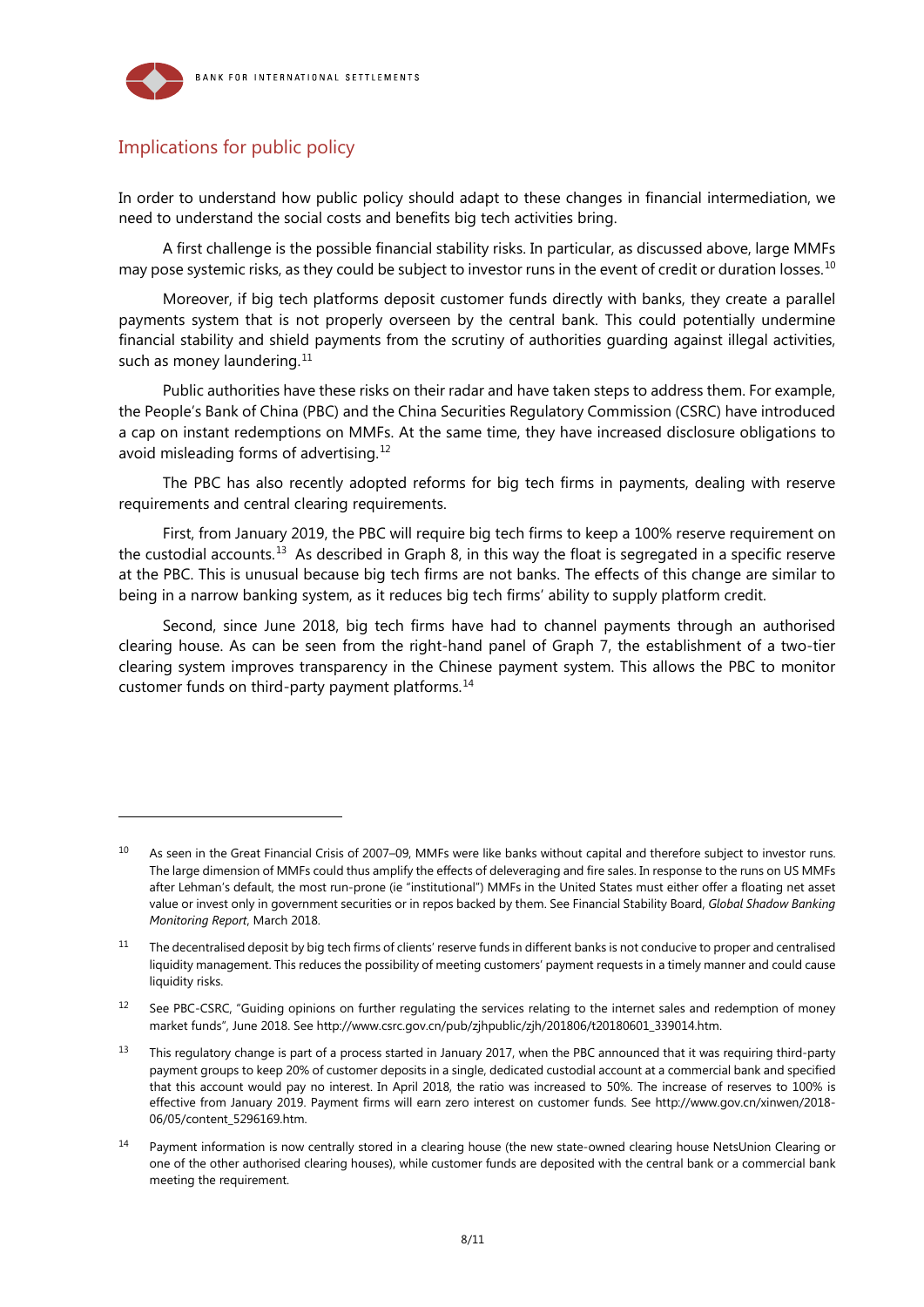

-

#### Introduction of 100% reserve requirement on float in China Graph 8 Graph 8

**Central bank Banking system** Households & firms Bank A **Deposits** Reserves Deposits 100% requireme Bank B on Float<sup>1</sup> Deposits **MMFs** shares Bank C Deposits  $Float<sup>1</sup>$ **Big tech MMFs** shares **Shadow** banking  $(?)$  $Fl$ nat<sup>1</sup> system

The graph shows the functioning of big tech in finance in a stylised way. For simplicity, it excludes bank subsidiaries of big tech firms. It also does not consider other asset management products as fixed-term assets.

 $<sup>1</sup>$  The balance of e-money, or physical cash, or money in a bank account that an agent can immediately access to meet customer demands</sup> to purchase (cash in) or sell (cash out) electronic money.

A second challenge has to do with traditional welfare issues arising from anti-competitive forces.[15](#page-8-0)

It is too early to judge the overall welfare impact of big tech on competition. If the entry of big tech companies is driven primarily by efficiency gains over incumbent banks and insurers, or by access to better information and screening technology, then big tech makes the financial sector more efficient and aids financial inclusion. This may entice incumbent financial institutions to adopt similar technologies, and the financial system could become more diverse and efficient. But if big tech entry is driven primarily by market power, relying on exploiting regulatory loopholes and the bandwagon effects of network externalities, this could encourage banks into new forms of risk-taking.<sup>16</sup> The public policy solution would be to close the regulatory loopholes.

A third challenge is that big tech developments raise issues that go beyond the scope of prudential supervision. Other public policy objectives may also be at stake, such as safeguarding data privacy, consumer protection and cyber-security.

<span id="page-8-0"></span><sup>&</sup>lt;sup>15</sup> Big tech platforms operate in two-sided markets, deriving revenues by facilitating transactions between two groups of agents. The economics of two-sided markets can give rise to complex interaction between consumers and sellers on a platform. For example, big tech firms could exploit network externalities, resulting in the creation of seemingly impenetrable barriers to market entry even for innovative companies. Yet consumers also accrue benefits when platform operators use upstream revenues to subsidise downstream services. See M Rysman, "The economics of two-sided markets", *Journal of Economic Perspectives*, vol 23, no 3, 2009, pp 125–43.

<span id="page-8-1"></span><sup>16</sup> See G Barba Navaretti, G Calzolari and A Pozzolo, "FinTech and banking. Friends or foes?", *European Economy*, no 2, 2017.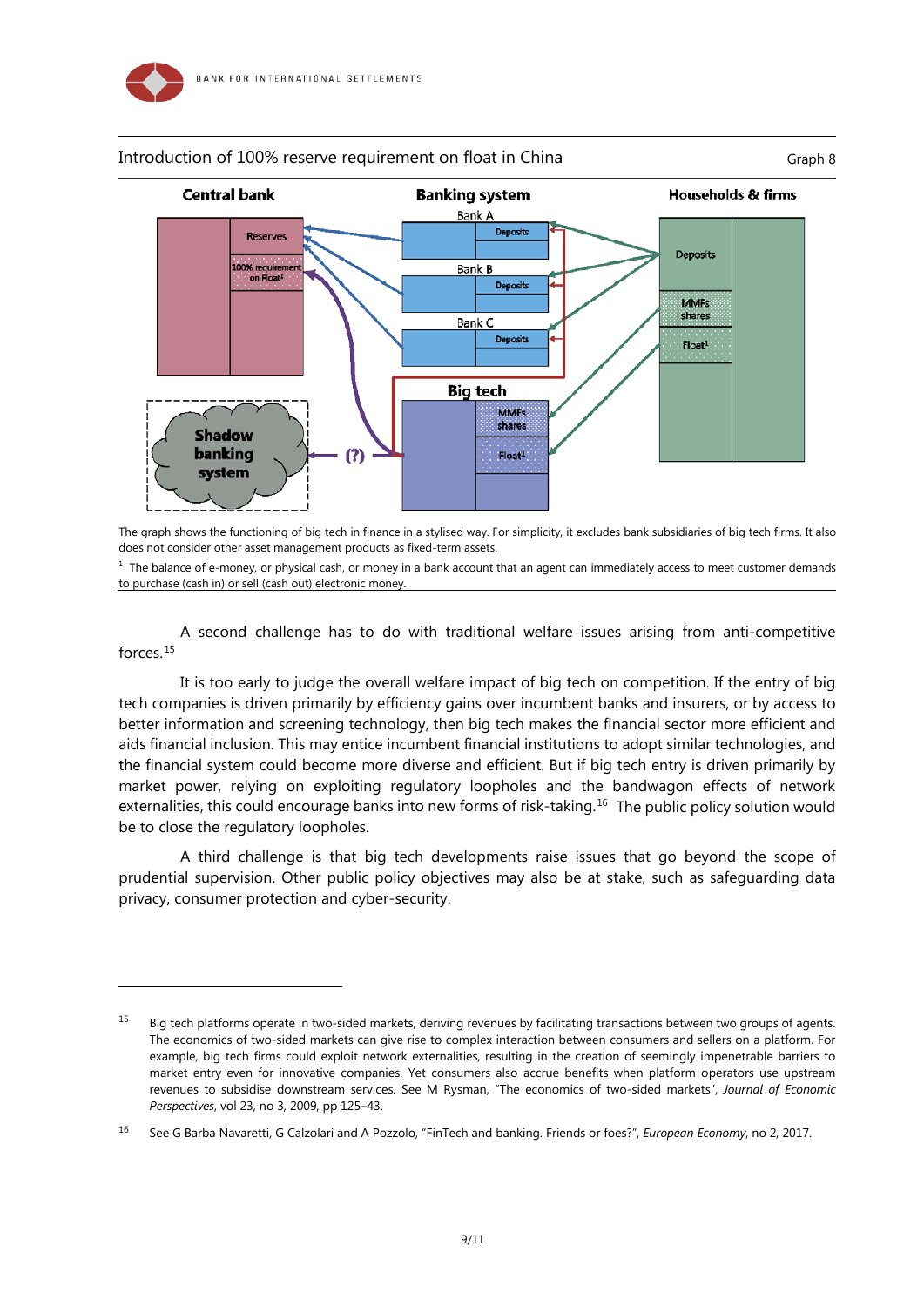

Data privacy and consumer protection do not simply imply cracking down on breaches and educating consumers about how their data are used. They also include avoiding discrimination in credit scoring, credit provision and insurance. Even if sensitive characteristics such as race, religion and gender are not included in the database, artificial intelligence (AI) and machine learning algorithms may fill in the blanks – for example, based on geography or other factors. $17$ 

Cyber-threats also challenge global regulators. A big tech firm that provides third-party services to many financial institutions – whether data storage, transmission or analytics – could pose a systemic risk if there is an operational failure or a cyber-attack. What risks could a disruption at a big tech firm managing client data pose to financial institutions? Would the risk be contained, or would the potential for broader amplification require a more coordinated response?

#### **Conclusions**

-

Let me conclude, returning to the questions I posed at the start.

o Will big tech involvement in finance lead to a more diverse and competitive financial system or to new forms of concentration, market power and systemic importance?

The rapid growth of big tech has undoubted upsides, but these must be balanced against the potential downsides. Big tech firms may improve competition and financial inclusion, put welcome pressure on incumbent financial institutions to innovate, and boost the overall efficiency of financial services. However, such firms may increase market concentration and give rise to new risks, including systemic risks due to the way they interact with the broader financial system. It is therefore important to understand how big tech firms fit within the current regulatory framework, and how regulation should be organised.

 $\circ$  Is the expansion of big tech powered by efficiency gains, such as better access to information or reduced transaction costs, or by the cost advantage of circumventing the current regulatory system?

Regulators have to provide a secure and level playing field for all participants, incumbents and new entrants alike. At the same time, they have to foster innovative and competitive financial markets. Firms providing similar services or taking similar risks cannot operate under different regulatory regimes. This would create regulatory gaps, with new business models shifting critical activities outside current regulation. At the same time, new challenges are emerging. Some of these lie beyond the traditional remit of financial regulation – for example, the collection and sharing of client data.<sup>[18](#page-9-1)</sup> Still, these trends may have profound implications for the evolution of traditional models of financial intermediation and competition among players.

<span id="page-9-0"></span><sup>&</sup>lt;sup>17</sup> There is ongoing debate on how to address and mitigate these biases and a more general discussion on AI ethics. See Financial Stability Board, ["Artificial intelligence and machine learning in financial services: market developments and financial stability](http://www.fsb.org/wp-content/uploads/P011117.pdf)  [implications"](http://www.fsb.org/wp-content/uploads/P011117.pdf), Annex B, November 2017.

<span id="page-9-1"></span><sup>&</sup>lt;sup>18</sup> One example of the intersection between data and finance is the new European Union Payment Services Directive, which entered into force this year and introduced "open banking". This means that bank account holders can ask their banks to transmit their financial data to third parties. They can also authorise third-party providers to initiate payments from their bank account. Similar initiatives have been taken by the Hong Kong Monetary Authority and the Monetary Authority of Singapore. Australia is also set to adopt open banking. Others may follow suit.